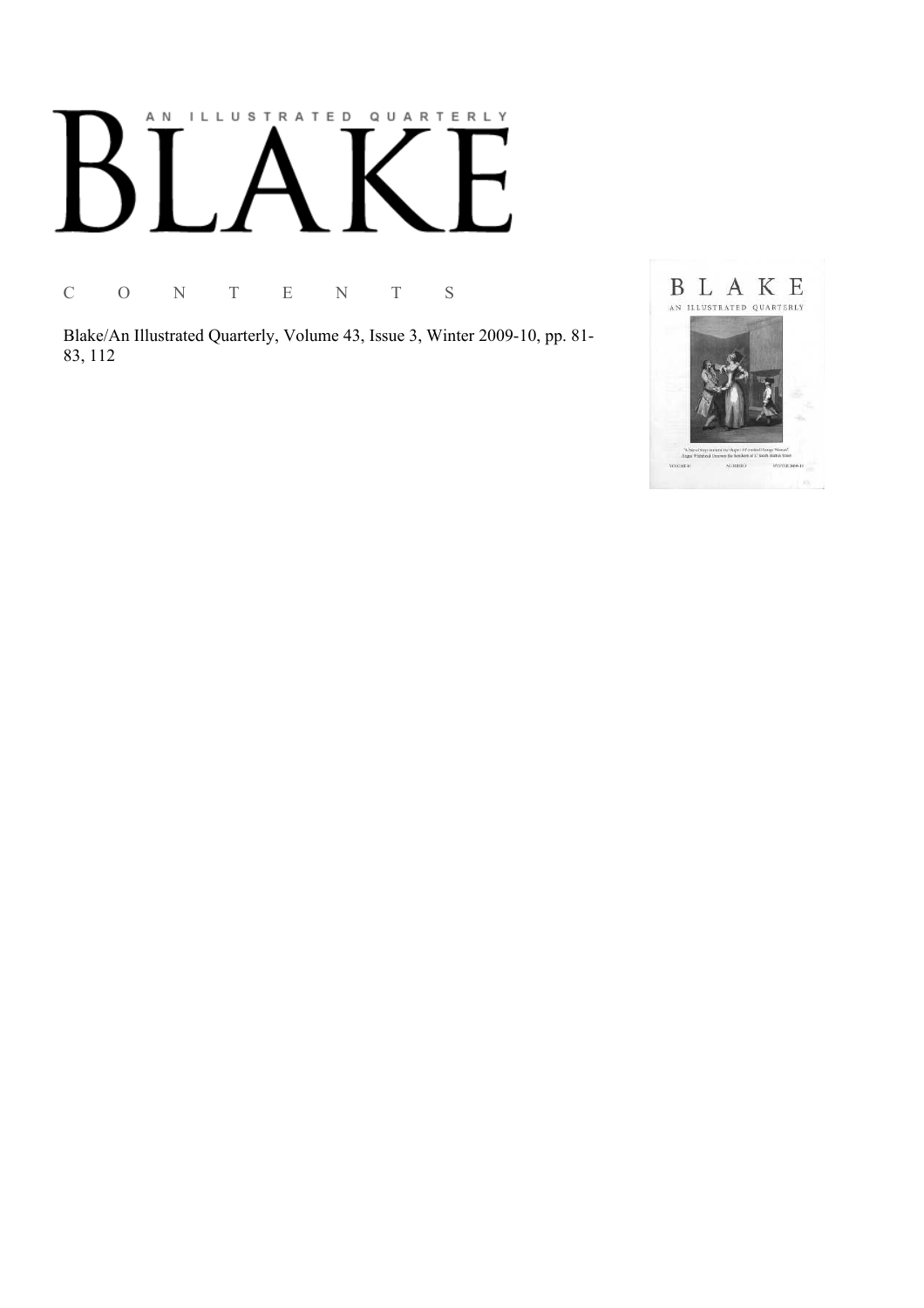# BLAKE

## AN ILLUSTRATED QUARTERLY



"A Pair of Stays to mend the Shape / Of crooked Humpy Woman": Angus Whitehead Uncovers the Residents of 17 South Molton Street

VOLUME 43 NUMBER 3 WINTER 2009-10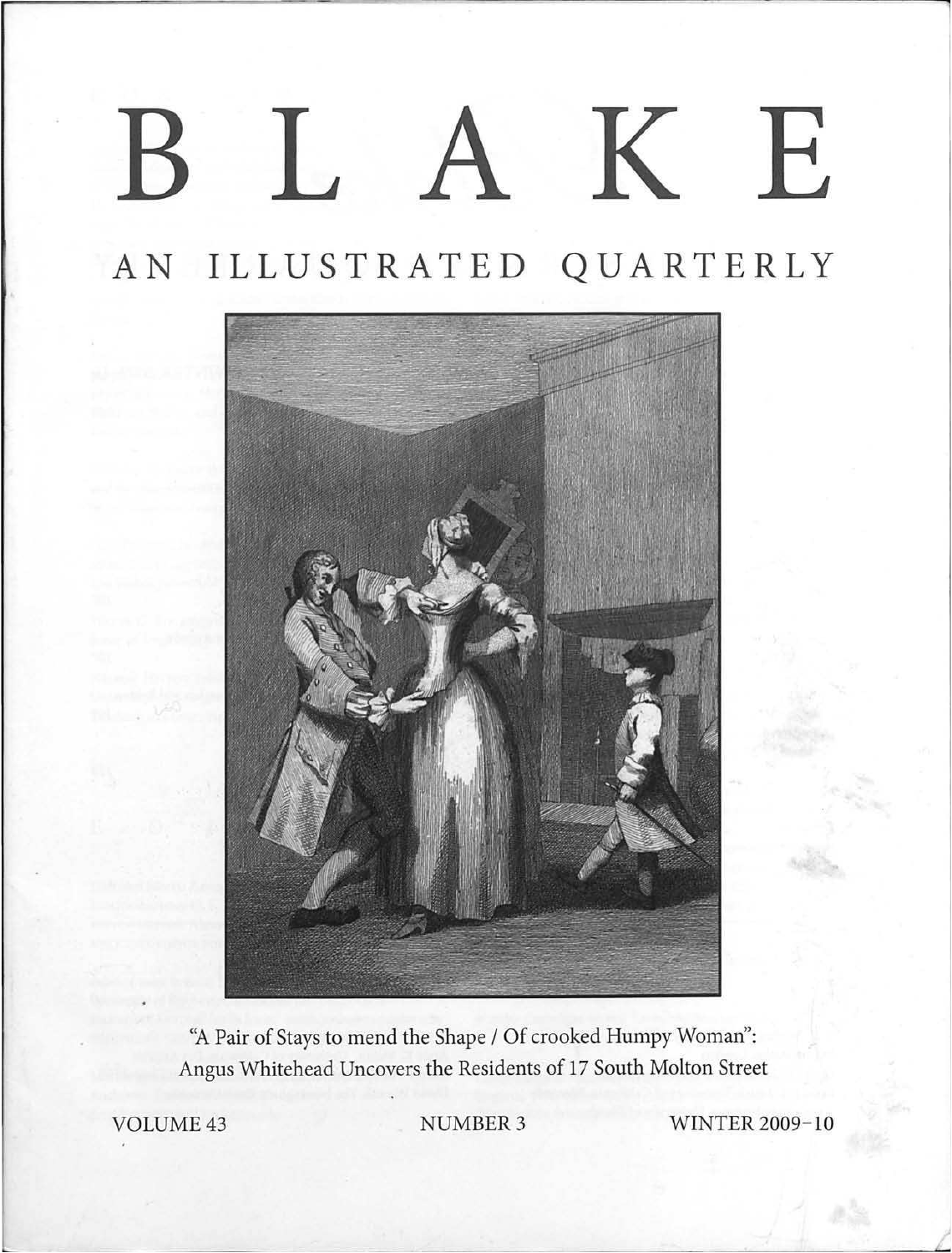

# AN ILLUSTRATED QUARTERLY

www.blakequarterly.org

VOLUME 43 NUMBER 3 WINTER 2009-10

### c 0 N T E N T s

#### Article

Mark and Eleanor Martin, the Blakes' French Fellow Inhabitants at 17 South Molton Street, 1805-21 *By Angus Whitehead* 

#### Reviews

William Blake's 1809 Exhibition, Tate Britain, 20 April-4 October 2009; Martin Myrone, ed., *Seen in My Visions: A Descriptive Catalogue of Pictures Reviewed by Alexander Gourlay* 

Matthew J. A. Green, *Visionary Materialism in the Early Works of William Blake: The Intersection of Enthusiasm and Empiricism Reviewed by Nancy* M. *Goslee* 100

#### Minute Particulars

|    | "And the sun dial by Blake" (Butlin #374A)            |     |
|----|-------------------------------------------------------|-----|
|    | By Morton D. Paley                                    | 105 |
| 84 |                                                       |     |
|    | Blake Copperplates in the Thomas Ross Archive         |     |
|    | By G. E. Bentley, Jr.                                 | 107 |
|    | The Early Marketing of The Grave in London and Boston |     |
|    | By Wayne C. Ripley                                    | 109 |
| 96 | Waxed in Blake                                        |     |
|    | By Nelson Hilton                                      | 110 |
|    |                                                       |     |

### A D V I s 0 R y B 0 A R D

G. E. Bentley, Jr., University of Toronto, retired Martin Butlin, London Detlef W. Dörrbecker, University of Trier Robert N. Essick, University of California, Riverside Angela Esterhammer, University of Zürich

Nelson Hilton, University of Georgia Anne K. Mellor, University of California, Los Angeles Joseph Viscomi, University of North Carolina at Chapel Hill David Worrall, The Nottingham Trent University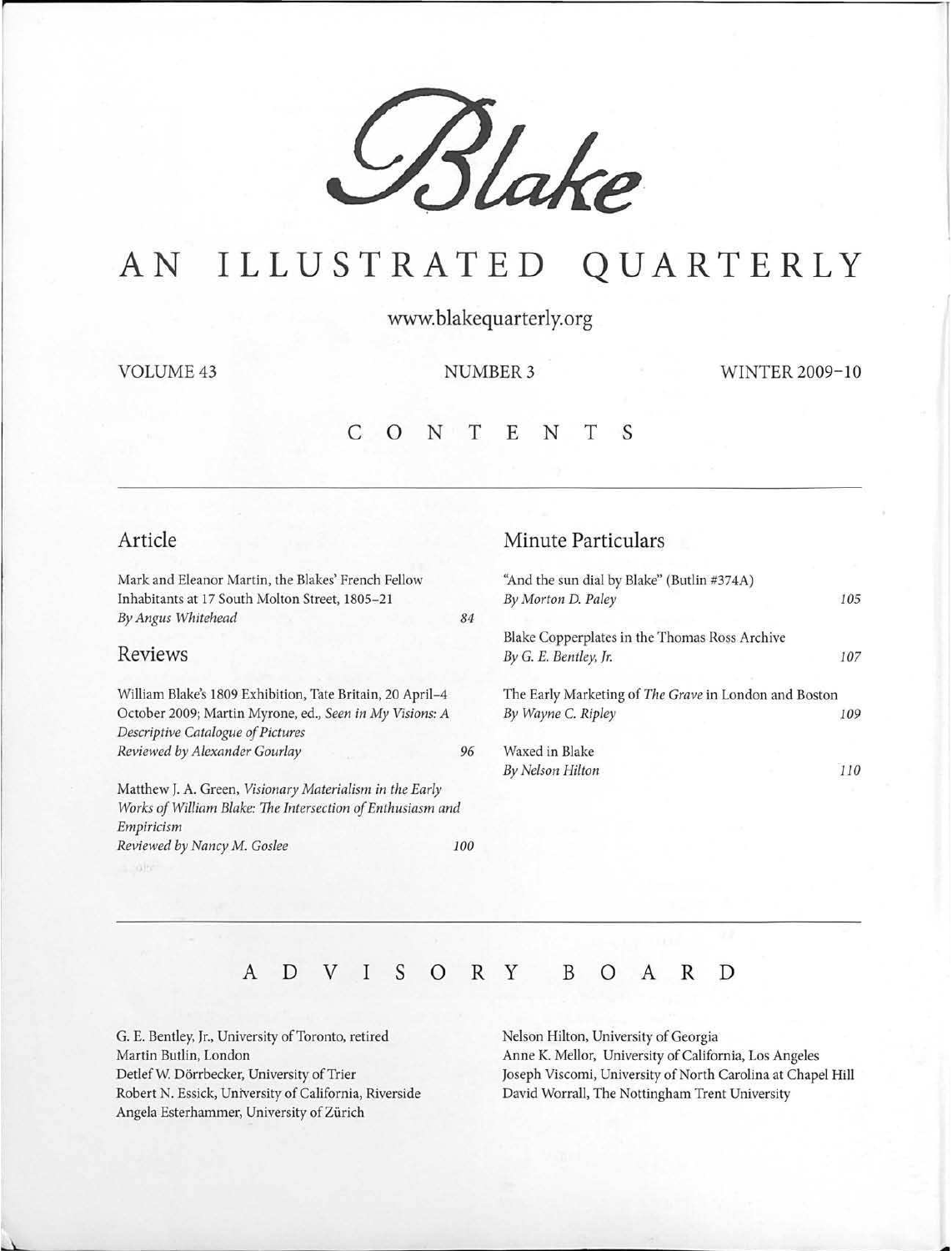#### **CONTRIBUTORS**

ANGUS WHITEHEAD (richard.whitehead@nie.edu.sg) is assistant professor of English literature at the National Institute of Education, Nanyang Technological University, Singapore. He is currently preparing a monograph exploring the later years (1803-31) of William and Catherine Blake. His essay on a recently discovered epigram by Robert Bloomfield is forthcoming in the *Robert Bloomfield Society Newsletter*.

ALEXANDER GouRLAY teaches at the Rhode Island School of Design.

NANCY MOORE GOSLEE has just become Distinguished Humanities Professor Emerita, Department of English, University of Tennessee. Her recent publications include essays on Blake, on Shelley, and on the figure of William Wallace in romantic literature.

MORTON D. PALEY is the author of *Samuel Taylor Coleridge and the Fine Arts* (2008). He is currently looking into the subject of Blake and George Romney.

G. E. BENTLEY, JR., *Blake's* checklister, is pursuing information about Blake's apprentice Thomas Owen and *Remember Me!*  and Blake's patrons.

WAYNE C. RIPLEY (wripley@winona.edu) is an assistant professor of English at Winona State University.

NELSON HILTON (nhilton@uga.edu) teaches English at the University of Georgia, where he also directs its Center for Teaching and Learning.

E **D** I **T 0 R s** 

EDITORS: Morris Eaves and Morton D. Paley BIBLIOGRAPHER: G. E. Bentley, Jr. REVIEW EDITOR: Alexander S. Gourlay ASSOCIATE EDITOR FOR GREAT BRITAIN: David Worrall

PRODUCTION OFFICE: Department of English, Morey 410, University of Rochester, Rochester NY 14627-0451 MANAGING EDITOR: Sarah Jones sarah.jones@rochester.edu TELEPHONE: 585/275-3820 FAX: 585/442-5769

Morris Eaves, Department of English, University of Rochester, Rochester NY 14627-0451 Email: meav@mail.rochester.edu

Morton D. Paley, Department of English, University of California, Berkeley CA 94720-1030 Email: mpaley@berkeley.edu

G. E. Bentley, Jr., 246 MacPherson Avenue, Toronto, Ontario M4V 1A2 Canada

Alexander S. Gourlay, Department of English, Rhode Island School of Design, 2 College Street, Providence RI 02903-2717 Email: agourlay@risd.edu

David Worrall, Faculty of Humanities, The Nottingham Trent University, Clifton Lane, Nottingham NG 11 SNS UK Email: david.worrall@ntu.ac.uk

#### **INFORMATION**

*BLAKE/AN ILLUSTRATED QUARTERLY* is published under the sponsorship of the Department of English, University of Rochester. Subscriptions are \$60 for institutions, \$30 for individuals. All subscriptions are by the volume (1 year, 4 issues) and begin with the summer issue. Subscription payments received after the summer issue will be applied to the current volume. Addresses outside the US, Canada, and Mexico require a \$20 per volume postal surcharge for airmail delivery. Credit card payment is available. Make checks payable to *Blake/ An Illustrated Quarterly.* Address all subscription orders and related communications to Sarah Jones, *Blake,* Department of English, University of Rochester, Rochester NY 14627-0451. Back issues are available; address Sarah Jones for information on issues and prices, or consult the web site.

MANUSCRIPTS are welcome in either hard copy or electronic form. Send two copies, typed and documented according to forms suggested in the *MLA Style Manual,* and with pages numbered, to either of the editors. No articles will be returned unless accompanied by a stamped self-addressed envelope. For electronic submissions, you may send a disk, or send your article as an attachment to an email message; please number the pages of electronic submissions.

INTERNATIONAL STANDARD SERIAL NUMBER: 0160-628x.

© 2010 Copyright Morris Eaves and Morton D. Paley

Cover: Detail of "The Stay-Maker:' Joseph Haynes after William Hogarth, 1782 (from Heath edition, 1822); image courtesy of Darvill's Rare Prints, Durango, CO.